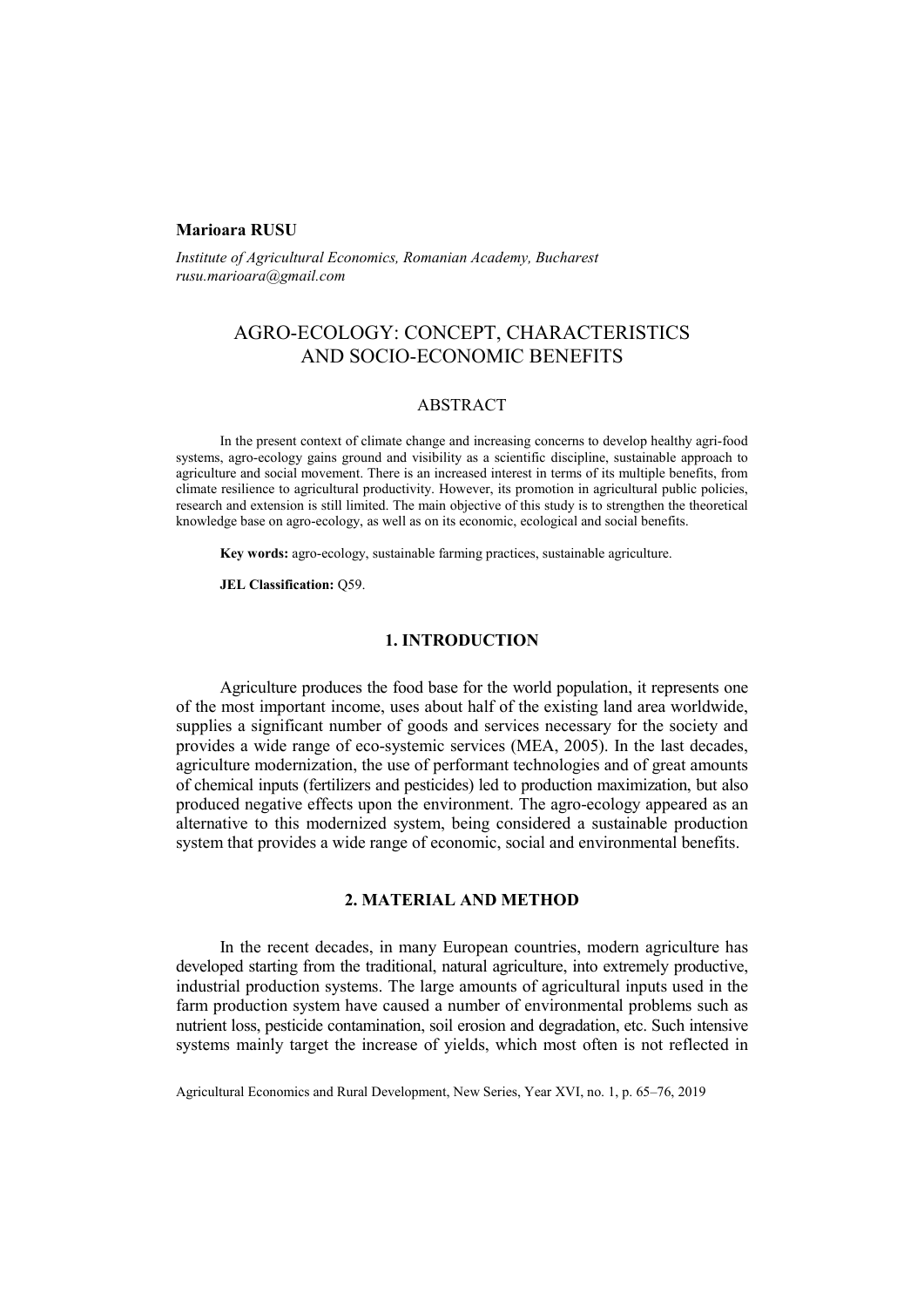the increase of economic efficiency. In certain countries, mainly in the less-favoured areas, a stronger orientation can be noticed towards the low-input farming systems, focusing on sustainability aspects (UN, 1987): sustainable agriculture refers to the ability of a farm to produce foodstuffs on unlimited term, without irreversibly harming the ecosystem.

The main objective pursued in this paper targets the consolidation of the theoretical base of knowledge on agro-ecology. The method used is the documentation and the description/characterization of the main concepts, characteristics and social and economic benefits.

# **3. RESULTS AND DISCUSSIONS**

In the current context of climate change and increasing concerns to sustain healthy agri-food systems, agro-ecology has been gaining ground and visibility as a scientific discipline, sustainable approach to farming practices and social movement. There is an increased interest in terms of its multiple benefits, from climate resilience to agricultural productivity.

*Definitions and characteristics.* Over time, the agro-ecology concept has evolved as a scientific discipline, a set of practices as well as a social movement. As a science, agro-ecology investigates how the various components of agro-ecosystems are interacting. As a set of practices, it targets those sustainable farming systems that optimize and stabilize the yields. As social movement, it targets the food security/ sovereignty and the multifunctional role of agriculture.



*Source*: http://biodistretto.net/wp-content/uploads/2018/05/1\_b\_National\_Reports\_Agroecology\_ Synthesis.pdf

Figure 1. Agro-ecology concept.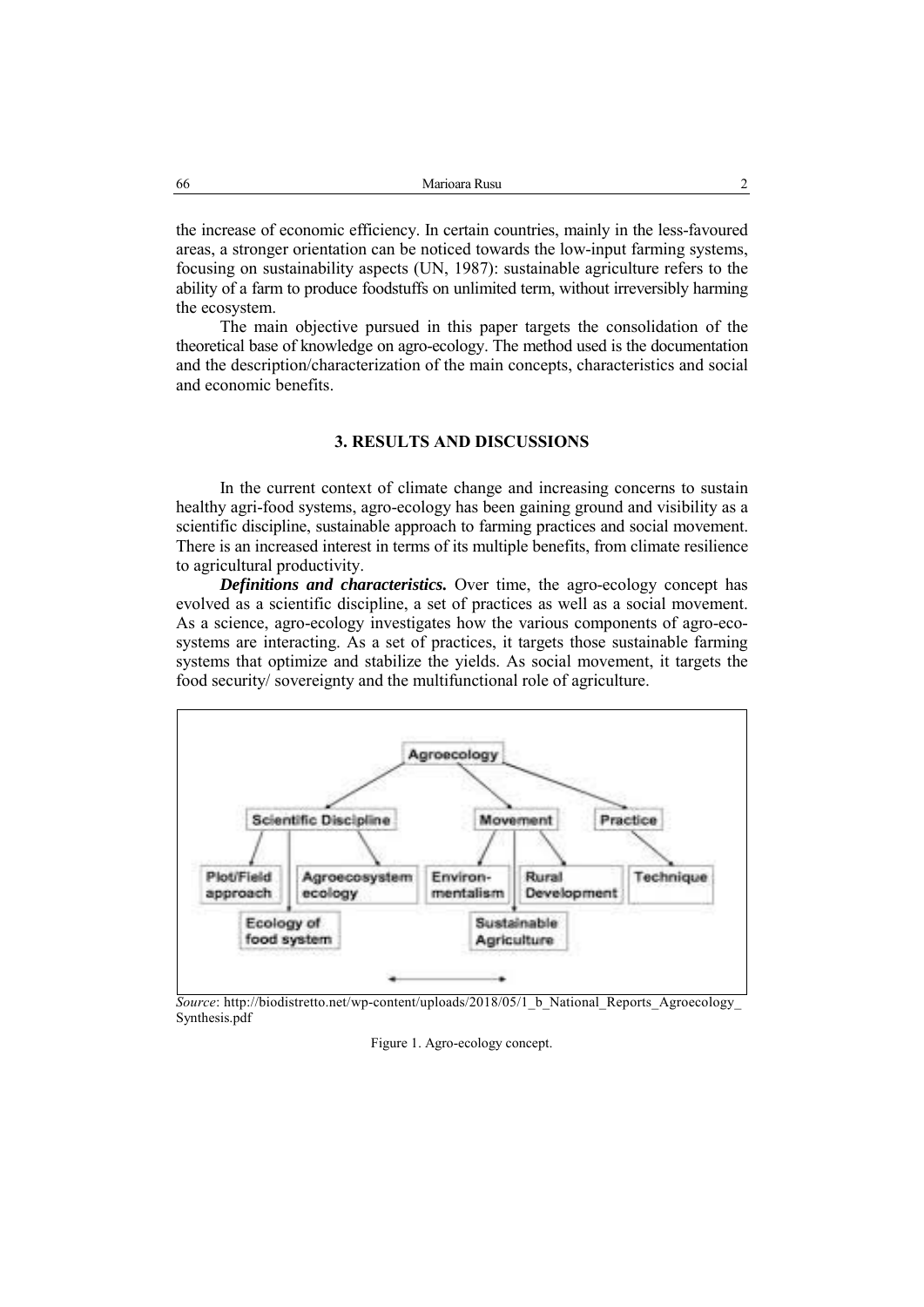Experts are not always in agreement in terms of what agro-ecology is or should be. The definitions of agro-ecology are far from the specificity with which the "ecology" concept has been defined, as well as from the potential political connotations of the concept. Thus, OECD defines agro-ecology as the "study of the relation of agricultural crops and environment" (OECD, 2003).

Another common definition refers to agro-ecology as the study of interactions between crops, animals, people and environment within the farming systems. Consequently, agro-ecology is inherently multidisciplinary, including factors from agronomy, ecology, sociology and economics (Dalgaard et al., 2003).

Altieri (1995) argues that agro-ecology deals with the application of ecological concepts and principles in the design and management of sustainable agroecosystems. This definition captures the conceptual framework based on a set of principles and as a series of practices that can be used in different combinations to increase the resilience and sustainability of farming systems.



*Source*: https://www.globalagriculture.org/report-topics/agroecology.html

Figure 2. Transition to productive and sustainable agriculture.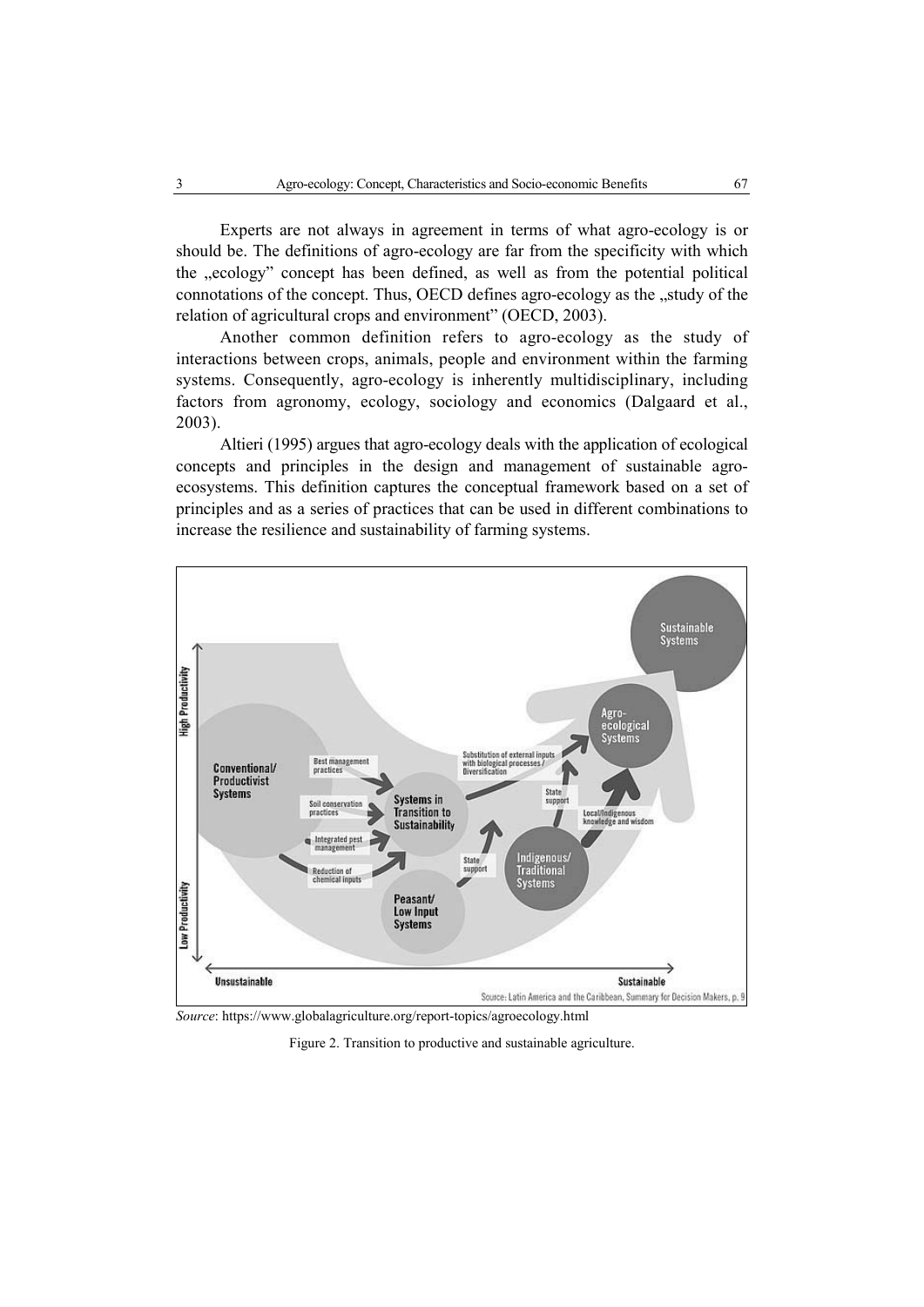Agro-ecology is viewed differently in different geographic locations. For instance, in South America, this concept has been attributed political connotations. The concept is most often connected to economic objectives and objectives targeting social justice; a particular attention, in this case, is given to traditional agricultural knowledge and skills of indigenous populations (www.agroeco.org/socla). On the other hand, in the countries from North America and Western Europe, agroecology is rather viewed as a scientific discipline with less specific and defined social objectives.

The agro-ecology evolution as scientific discipline, as set of practices and social movement, is presented in Figure 3. The agro-ecology concept appeared in literature in the 1930s, and mainly referred to the scientific study of biological interactions between the agricultural crops and different components of the agroecosystem. Since the 1960s, agro-ecology has gradually extended its scale of analysis (from the parcel or farm level to the entire agro-ecosystem and even to the food system) and its field of application (from ecological and agronomic analyses to an interdisciplinary approach, including socio-economic and political dimensions). In the 1980s, a conceptual framework appeared for the intense promotion of agroecological practices in the developed and developing countries. These practices, in their turn, inspired a series of agro-ecological movements that appeared and developed in the 1990s.

The first agro-ecology studies (from 1930 to the 1960s) were based on the biology sciences – zoology, agronomy and crop physiology – and tried to investigate the biological interactions between different elements of the eco-system and agriculture. In the '60s and '70s, due to the emergence of ecologist movements, and partially as a reaction to the negative effects of green revolution, the ecological analysis of agriculture within the agro-ecosystem got consolidated (Wezel et al., 2009).

In the '70s and the '80s, the development direction in agro-ecology began to be strongly influenced by the social component and by a new interest in the traditional farming system, viewed as an important system for natural resource management.

Starting with the 1990s, agro-ecology has been treated as a scientific discipline with a conceptual framework and well-defined methodology for the holistic study of agro-ecosystems, including social and environmental elements. According to this vision, the area utilized for agricultural production is considered a complex system where ecological processes and human activities are taking place: agro-ecology focuses on the dynamics and interconnections between them (Altieri, 1995).

*Agro-ecology principles.* As a result of this new approach, a series of principles lying at the basis of environmental and environmental services sustainability appeared and got consolidated (Table 1).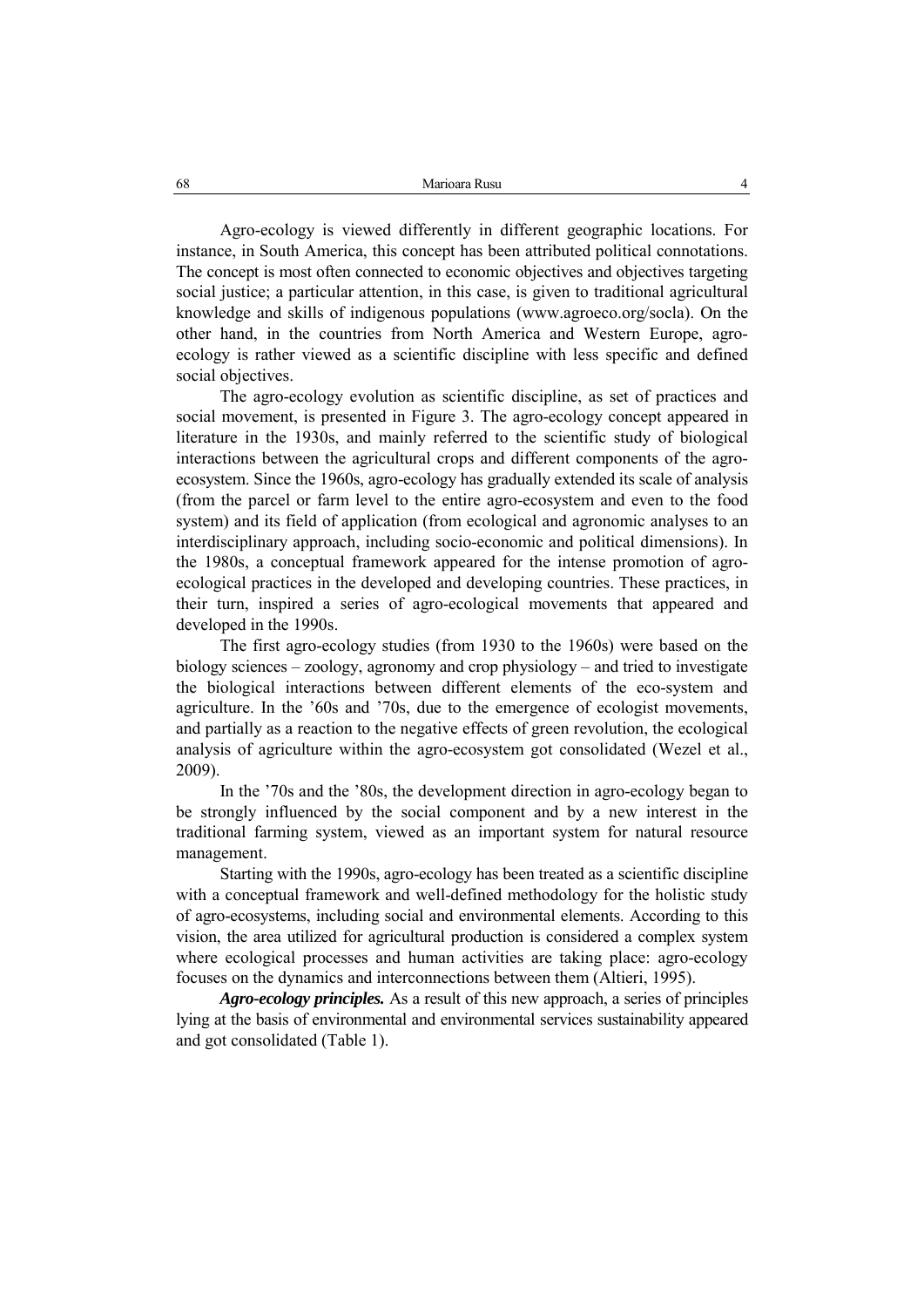|                           | Agro-ecology as scientific discipline                    |                                                                            |                                                                       |                                                                   |                                                                                                    |
|---------------------------|----------------------------------------------------------|----------------------------------------------------------------------------|-----------------------------------------------------------------------|-------------------------------------------------------------------|----------------------------------------------------------------------------------------------------|
| 1920/30                   | 1940/50                                                  | 1960/70                                                                    | 1980                                                                  | 1990                                                              | 2000                                                                                               |
| parcel/farm<br>Scale:     | Transition from<br>descriptive to<br>analytical          | Scale: agro-ecosystem                                                      | Transition from<br>analytical to<br>prescriptive                      | agro-system design<br>framework for the<br>Conceptual             | interdisciplinary study of<br>Increasing the scale and<br>Agro-ecology as<br>food systems<br>scope |
| biology/physics<br>Scope: | Increasing the scale<br>scope<br>and                     | ecology/agronomy<br>Scope:                                                 | Increasing the scale<br>and scope                                     |                                                                   |                                                                                                    |
| Descriptive<br>nature     |                                                          | Analytical nature                                                          |                                                                       |                                                                   |                                                                                                    |
| Agro-ecology as set of    | practices                                                |                                                                            |                                                                       | Agro-ecological principles inspire agricultural practices         |                                                                                                    |
|                           |                                                          | 1970                                                                       | 1980                                                                  | 1990                                                              | 2000                                                                                               |
|                           |                                                          | knowledge for natural<br>resource management<br>agricultural<br>Indigenous | Agricultural practices implemented or<br>developed                    |                                                                   | paradigm to conventional<br>practices as alternative<br>Agro-ecological<br>farrming                |
|                           |                                                          |                                                                            | (conservation agriculture, permaculture,<br>organic agriculture, etc. |                                                                   |                                                                                                    |
|                           |                                                          |                                                                            | movements                                                             | The spreading of ecological practices intertwined with the social |                                                                                                    |
|                           | Agro-ecology as a social movement                        |                                                                            | 1980                                                                  | 1990                                                              | 2000                                                                                               |
|                           |                                                          |                                                                            | knowledge and<br>family farms<br>Indigenous                           | biodiversity and food<br>Agricultural<br>sovereignty              | agriculture and food<br>intensification of<br>Sustainable<br>systems                               |
|                           | Source: Author's adaptation based on Silici, 2014, p. 7. |                                                                            | Figure 3. Evolution of agro-ecology.                                  |                                                                   |                                                                                                    |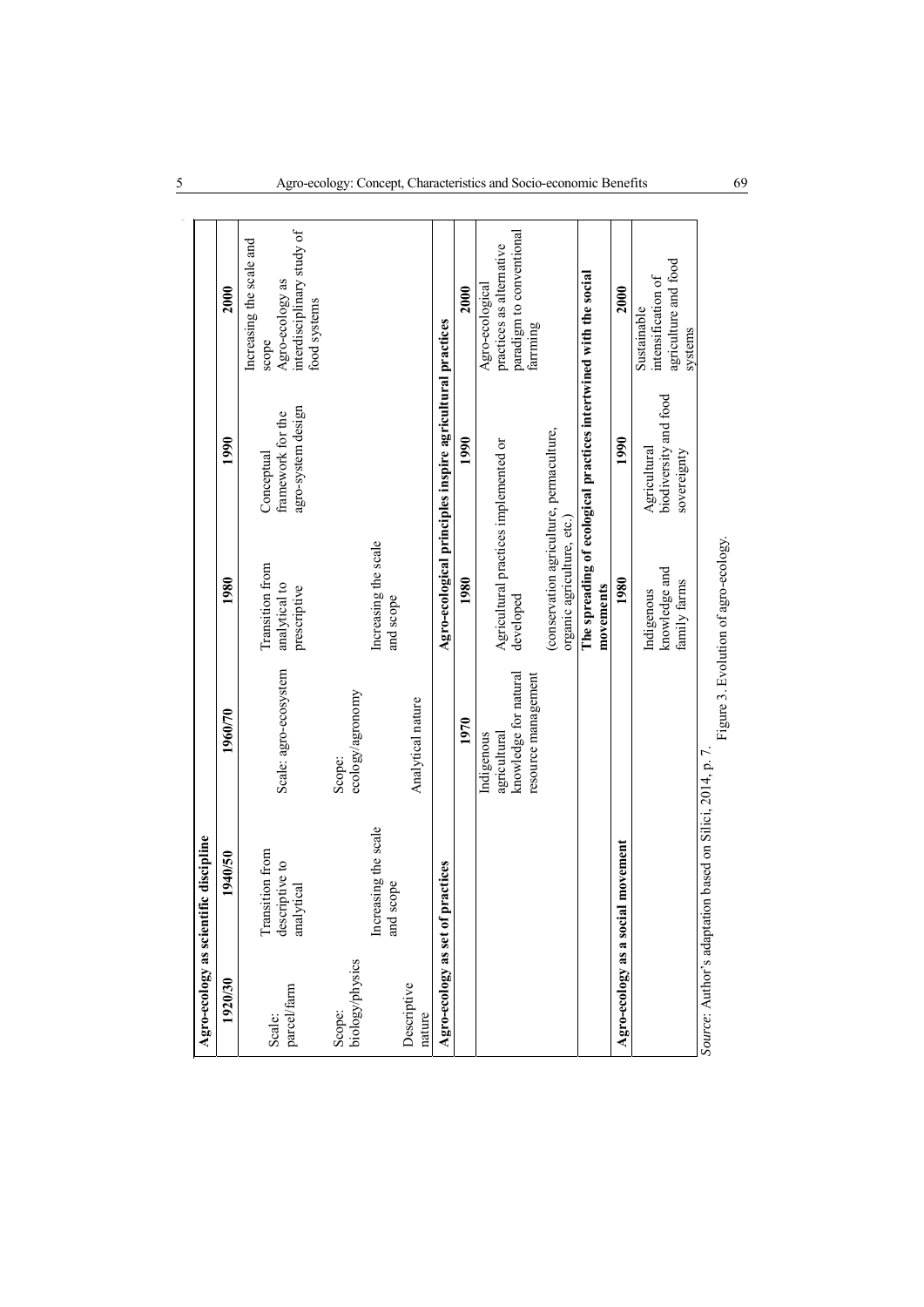#### *Table 1*

#### Agro-ecology principles

| Planning                            | Utilization of holistic approach for the identification, analysis and solving up<br>problems related to agriculture: the agro-ecosystem is considered as a unit,<br>and its health as a whole is more important than the productivity of crops<br>taken individually; harmonization of the farming system with the productive<br>potential and the physical limits of the surrounding landscape                                                                                                                                                                                                                                                                                                                                                                                                                                                                             |
|-------------------------------------|-----------------------------------------------------------------------------------------------------------------------------------------------------------------------------------------------------------------------------------------------------------------------------------------------------------------------------------------------------------------------------------------------------------------------------------------------------------------------------------------------------------------------------------------------------------------------------------------------------------------------------------------------------------------------------------------------------------------------------------------------------------------------------------------------------------------------------------------------------------------------------|
| Use of<br>resources                 | Recycling and optimizing the use of nutrients and energy on the farm:<br>- improving the recycling of biomass with a view to optimize the circuit of<br>nutrients and decomposition of organic matter over time;<br>- minimizing energy, water, nutrients and genetic resources losses, by<br>strengthening the conservation and regeneration of soil and water resources<br>and the agricultural biodiversity;<br>- avoiding the use of agro-chemical products and of other technologies with<br>a negative impact upon the environment and human health;<br>- minimizing the use of external and non-renewable resources.                                                                                                                                                                                                                                                 |
| Land and<br>landscape<br>management | improving the beneficial biological interactions and the synergy between<br>the agro-biodiversity components, thus promoting ecological processes and<br>services (avoiding the concentration on individual species);<br>diversification of species and genetic resources within the agro-ecosystem<br>(e.g. at field and landscape level);<br>- boosting the agriculture "immune system" by increasing functional biodiversity<br>(natural enemies, antagonists, etc.); pests and diseases should be properly<br>managed and prevented rather than controlled;<br>- the use of local varieties and breeds to increase genetic diversity and adaptation<br>to biotic and environmental changes;<br>- ensuring the most favourable soil conditions for growing crops, mainly by<br>a proper management of organic matter and intensification of soil biological<br>activity. |

*Source*: Silici, 2014.

In recent years, agro-ecology as a scientific discipline has evolved from a subcomponent of agronomic research to an independent science focusing on environmental sustainability: it has extended the field of its interest/application to the entire food system and has acquired an inter-disciplinary character.

Over the years, as science, agro-ecology gradually became less neutral; it became a concept that characterizes the sustainable food production and consumption, in contrast with the classical food systems that are increasingly perceived as unsustainable. Indeed, ecological agriculture can contribute to the increase of food system sustainability, both directly (through farm production resilience and sustainability) and indirectly by encouraging the practice of food waste diminution and recycling and relocation of food production and consumption (UNCTAD, 2013).

Recognizing that agro-ecology can be considered an alternative model of the present agricultural system represents an important component of sustainable food systems. Many practitioners continue to pay less attention to agro-ecology benefits. In fact, since the 1980s, the scientific discipline gradually became more prescriptive and practice-oriented. The agro-ecological practices aim at improving the agricultural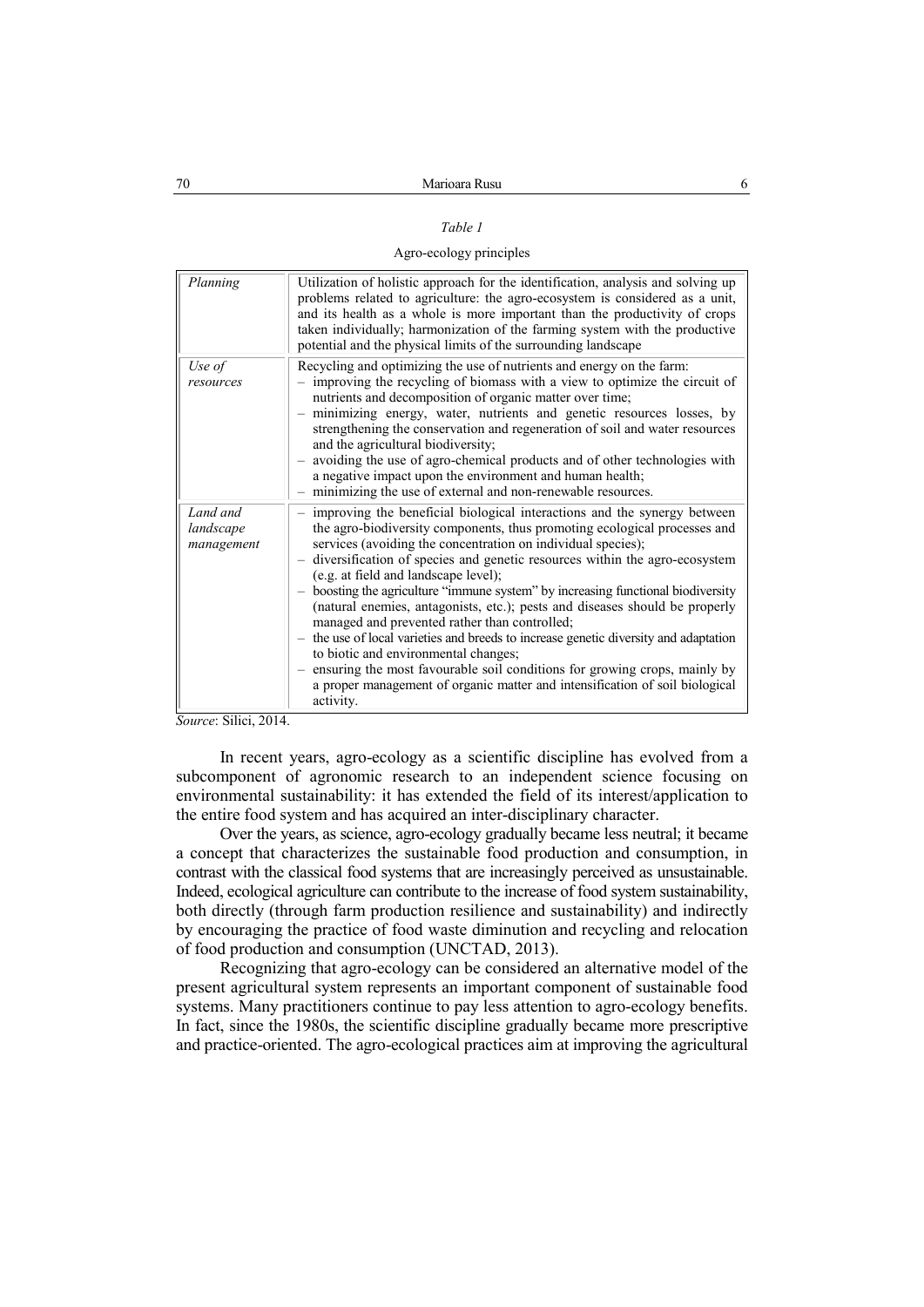systems by imitating the natural process and by strengthening the multifunctional role of agriculture. These practices are strongly based on knowledge, on concepts developed within the scientific discipline, on farmers' knowledge and experience.

*The agro-ecological practices* are based on one or several (previously presented) principles and have the following main declared objectives: i) soil structure consolidation, soil health improvement, recycling of nutrients and securing local supply; ii) water resource conservation and efficient utilization; iii) supporting and improving functional diversity, both on a spatial and temporal scale (Table 2).

| Soil conservation                                                                         | No tillage and minimum tillage improve soil structure -<br>including ventilation and water infiltration and retention<br>capacity, organic matter retention in soil;                                                                                       |
|-------------------------------------------------------------------------------------------|------------------------------------------------------------------------------------------------------------------------------------------------------------------------------------------------------------------------------------------------------------|
| Mixed cropping, intercropping,<br>catch crops                                             | Improve the biological complementarily, the efficiency of<br>nutrients and agricultural inputs, the utilization of space and<br>pest management, to increase crop yield stability;                                                                         |
| Crop rotation and grubbing                                                                | Nutrients are preserved from season to season and the life<br>cycles of insects, weeds and diseases are interrupted;                                                                                                                                       |
| Cover crops and mulching                                                                  | Reduce soil erosion, provide the necessary nutrients in soil<br>and increase the biological pest control;                                                                                                                                                  |
| Integrating crop farming with<br>stock raising                                            | Makes it possible to obtain a larger amount of biomass and<br>an optimum recycling of nutrients, alongside with the<br>economic diversification:                                                                                                           |
| Integrated management of<br>nutrients                                                     | Has in view the use of compost, manure and nitrogen-fixing<br>crops; makes it possible to reduce or eliminate the use of<br>chemical fertilizers;                                                                                                          |
| Biological control of pests,<br>diseases and weeds                                        | Such as integrated pest control: long-term diminution of<br>pest incidence and lowering the impact upon the<br>environment and health caused by the use of chemical<br>substances for pest control;                                                        |
| Efficient water utilization<br>(mainly in the dry areas)                                  | Such as small-scale irrigation that makes it possible to use<br>lower irrigation rates over time and to increase water use<br>efficiency;                                                                                                                  |
| Crop structure orientation and<br>crop association                                        | Improves the water use efficiency and promotes biodiversity;                                                                                                                                                                                               |
| Agro-forestry                                                                             | Maintains and improves soil fertility by nitrogen fixation,<br>improves soil structure and modifies the micro-climate;                                                                                                                                     |
| Use of local resources and<br>renewable energy sources,<br>composting and waste recycling | Contributes to the diminution of external input use and<br>lowers the pressure on natural resources;                                                                                                                                                       |
| Holistic landscape management                                                             | Field margin strips (windscreens, protection belts, insect<br>strips and hedges), on several fields (crop mosaics, land use<br>practices) and land management – regional scale riverside<br>buffers, forests, pastures and natural or semi-natural areas). |

| Table 2                   |
|---------------------------|
| Agro-ecological practices |

*Source*: Silici, 2014.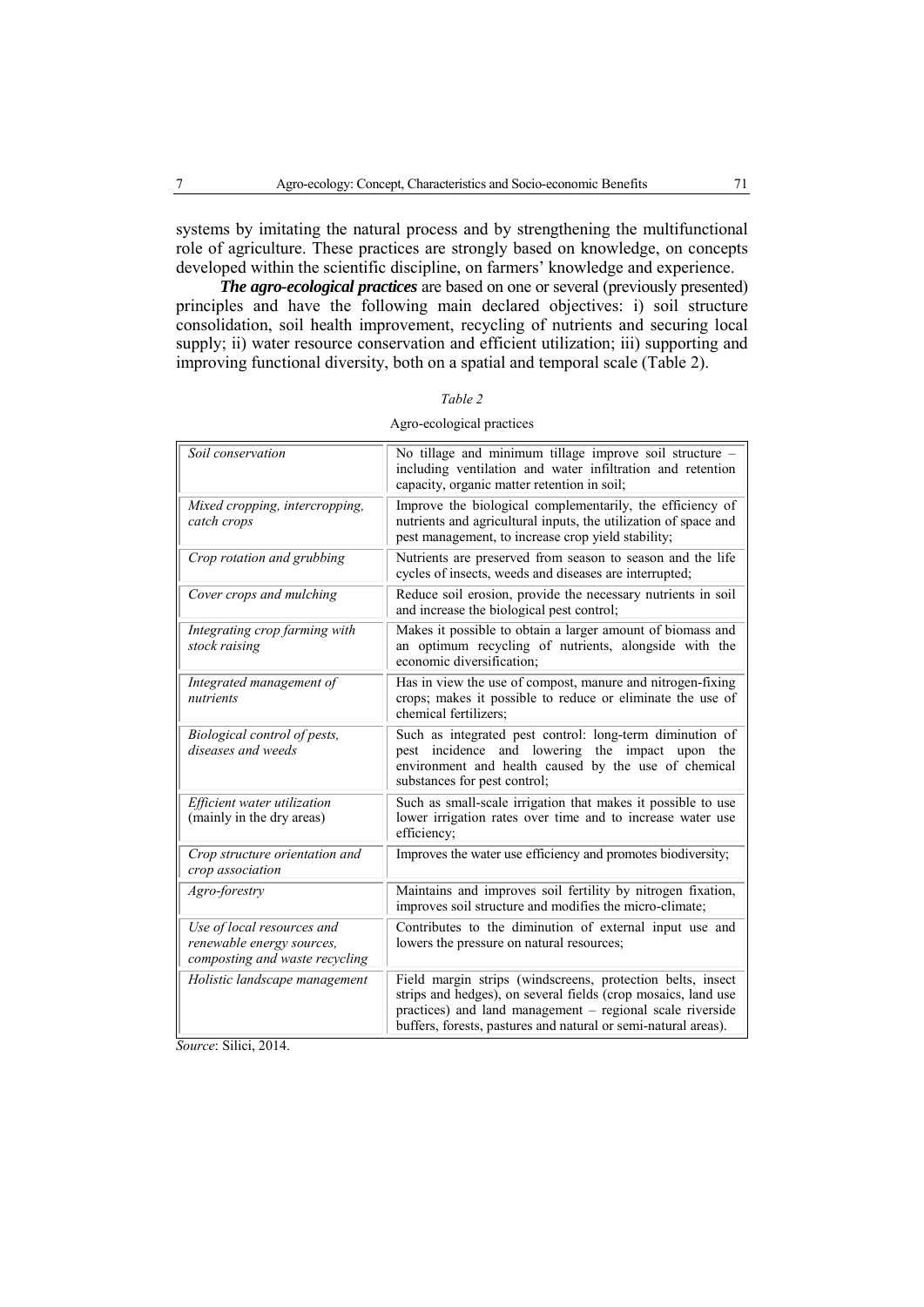Most agro-ecological practices existed before the development of agroecology as science/concept – in fact they are part of traditional farming systems. What agro-ecology as science and social movement has done was to provide a coherent framework to conceptualize the effects of these practices.

The agro-ecological practices can be used in different combinations. For instance, the cultivation methods such as permaculture or biodynamic farming apply all the agro-ecological principles; other methods, like the rice intensification system, organic agriculture and conservation agriculture apply only certain agroecological principles. In certain cases, the same farmer can choose to use different cultivation methods on different parcels (e.g. the agricultural practice where large amounts of inputs are used to obtain cash crops and agro-ecological practices for the food crops). To sum up, the agro-ecological practices can be considered as a set of tools from which farmers can choose, according to their socio-economic, cultural or environmental preferences/objectives (Silici, 2014).

*Socio-economic benefits of agro-ecology.* The main benefits of large-scale use of agro-ecology targets a lower impact upon the environment, a higher biodiversity, landscape improvement and increasing climate resilience (Table 3).

| Agro-ecology benefits |  |  |
|-----------------------|--|--|
|-----------------------|--|--|

| Increasing<br>environmental<br>sustainability,<br>climate resilience<br>and agro-<br>biodiversity | - on the long run, the ecological farming systems are resilient to climate<br>changes, resistant to pests and adaptable to other various conditions - they<br>are mainly based on local traditional knowledge, on crop and livestock<br>diversification and on a high agri-food biodiversity;<br>the agro-ecological practices also offer other environmental benefits<br>(diminution of greenhouse gas effects), utilization of less polluting or<br>non-polluting inputs, increased agro-biodiversity and supply of eco-<br>systemic services;<br>the agro-ecology benefits are mostly obvious in marginal environmental<br>conditions and in unfavourable climate conditions, where the agro-<br>ecological practices are often much more productive than in the case of<br>conventional farming - low deterioration of agricultural land and higher<br>agricultural biodiversity on the farm helps to minimize losses and<br>increase the crop resistance. |
|---------------------------------------------------------------------------------------------------|----------------------------------------------------------------------------------------------------------------------------------------------------------------------------------------------------------------------------------------------------------------------------------------------------------------------------------------------------------------------------------------------------------------------------------------------------------------------------------------------------------------------------------------------------------------------------------------------------------------------------------------------------------------------------------------------------------------------------------------------------------------------------------------------------------------------------------------------------------------------------------------------------------------------------------------------------------------|
| Productivity<br>increase.<br>optimization of<br>yields and<br>sustainability<br>intensification   | the yields of ecological crops are not higher than those obtained under<br>intensive farming practice that uses significant amounts of inputs, but<br>ecological production is based on the diversity of crops and animals,<br>while the higher resilience to extreme weather events and the resistance<br>to pests and other disturbing environmental factors make yields be less<br>volatile over time.<br>- the counting/assessment of ecosystem services could further increase<br>the overall productivity of agro-ecological farming systems.<br>the agro-ecological approaches target the entire agro-ecosystem and the<br>multiple relationships within it, rather than the separate approach by<br>each component, like in most conventional agricultural research<br>studies; the agro-ecological farmers have in view multifunctionality and                                                                                                        |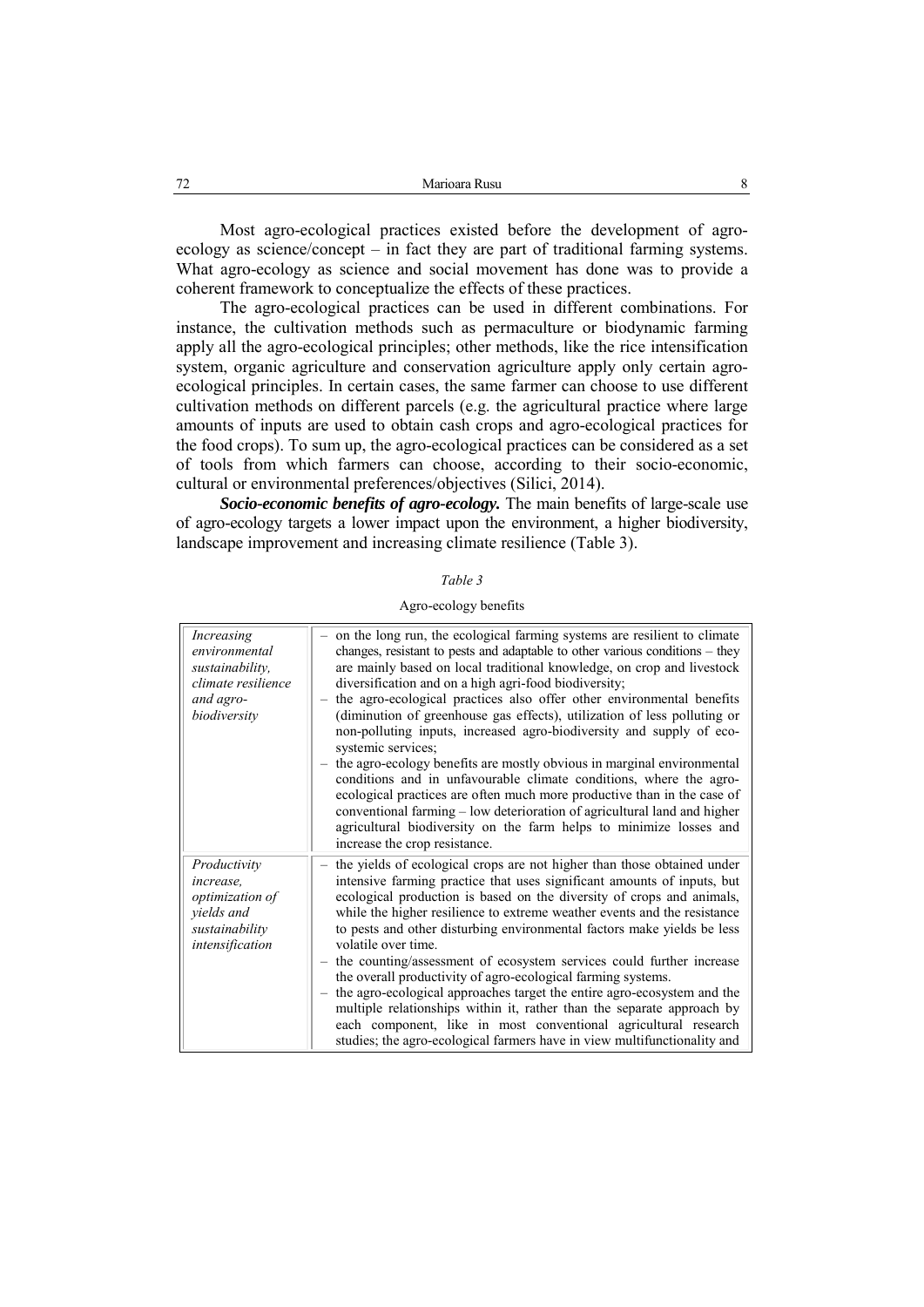|                                                                 | the optimization rather than the maximization of yields. The system<br>optimization is reached when farmers achieve the highest degree of<br>"agro-ecological integration", i.e. the extent to which the agro-ecological<br>principles are used in the management of different resources.<br>the utilization efficiency of inputs and other resources together with a<br>diversified range of agricultural products and by-products (such as<br>animal feedstuffs) should, in principle, guarantee the financial viability<br>of agro-ecological practices. However, this hypothesis is rarely verified<br>through accurate economic and financial analyses that should take into<br>consideration the labour and other inputs, the commercial viability of<br>products obtained, etc.<br>although the eco-system services provided by the agro-ecological farms<br>represent a positive externalization, there is still a low consensus on<br>their accurate evaluation modality, mainly having in view the creation<br>of markets for environmental services, as well as a poor understanding<br>of the way in which farmers internalize them in their considerations on<br>the cost-benefit analysis.                                                                                                                                                                                                                      |
|-----------------------------------------------------------------|-------------------------------------------------------------------------------------------------------------------------------------------------------------------------------------------------------------------------------------------------------------------------------------------------------------------------------------------------------------------------------------------------------------------------------------------------------------------------------------------------------------------------------------------------------------------------------------------------------------------------------------------------------------------------------------------------------------------------------------------------------------------------------------------------------------------------------------------------------------------------------------------------------------------------------------------------------------------------------------------------------------------------------------------------------------------------------------------------------------------------------------------------------------------------------------------------------------------------------------------------------------------------------------------------------------------------------------------------------------------------------------------------------------------------------|
| Increasing the<br>standard of living<br>and food<br>sovereignty | agro-ecology has a positive impact upon farmers' living standard. It is<br>viewed as a way of agricultural development closely linked to the right<br>to food.<br>- the agro-ecological practices contribute to food security by encouraging<br>farm production diversity and increasing the nutritional value of crops.<br>- the agro-ecological practices contribute to food sovereignty placing the<br>farmer and his/her household at the core of decisions on food<br>production, while avoiding the dependency on external inputs and the<br>top-down technological transfers.<br>- relying on their own production and on local input sources (seeds<br>inclusively) reduces farmers' dependence on costly and often hard-to-<br>reach products, their vulnerability to price volatility and the risk of<br>indebtedness.                                                                                                                                                                                                                                                                                                                                                                                                                                                                                                                                                                                              |
| Flexibilization in<br>adopting agro-<br>ecological<br>practices | theoretically, there are significant differences between conventional and<br>agro-ecological agriculture, yet in reality the limits are rather unclear.<br>the extent to which different agro-ecological practices are adopted can<br>vary from farmer to farmer. While the farmers who use permaculture of<br>biodynamic farming systems largely apply agro-ecological principles<br>and have a holistic approach to the agro-ecosystem, the organic farmers<br>or the no-tillage farmers can apply only certain agro-ecological<br>principles. On the other hand, many "conventional" farms use certain<br>agro-ecological practices, such as crop rotation, no-tillage or minimum<br>tillage farming systems and apply a mix of organic and inorganic<br>fertilizers, etc. In addition, the precision technologies make it possible<br>for farmers to use chemical inputs more efficiently and to minimize the<br>impact of mechanical works.<br>- certain agro-ecology advocates view this unclear limit as beneficial, as<br>it enables farmers with different socio-economic conditions to access<br>only "modern technologies". Others criticize the attempts to declare<br>agro-ecology as an option that can be used together with other<br>practices, such as transgenic crops, fertilizer and herbicide microdosing,<br>etc., concluding that in this way the agro-ecology concept could be<br>emptied of meaning. |

*Source*: Altieri, 1995.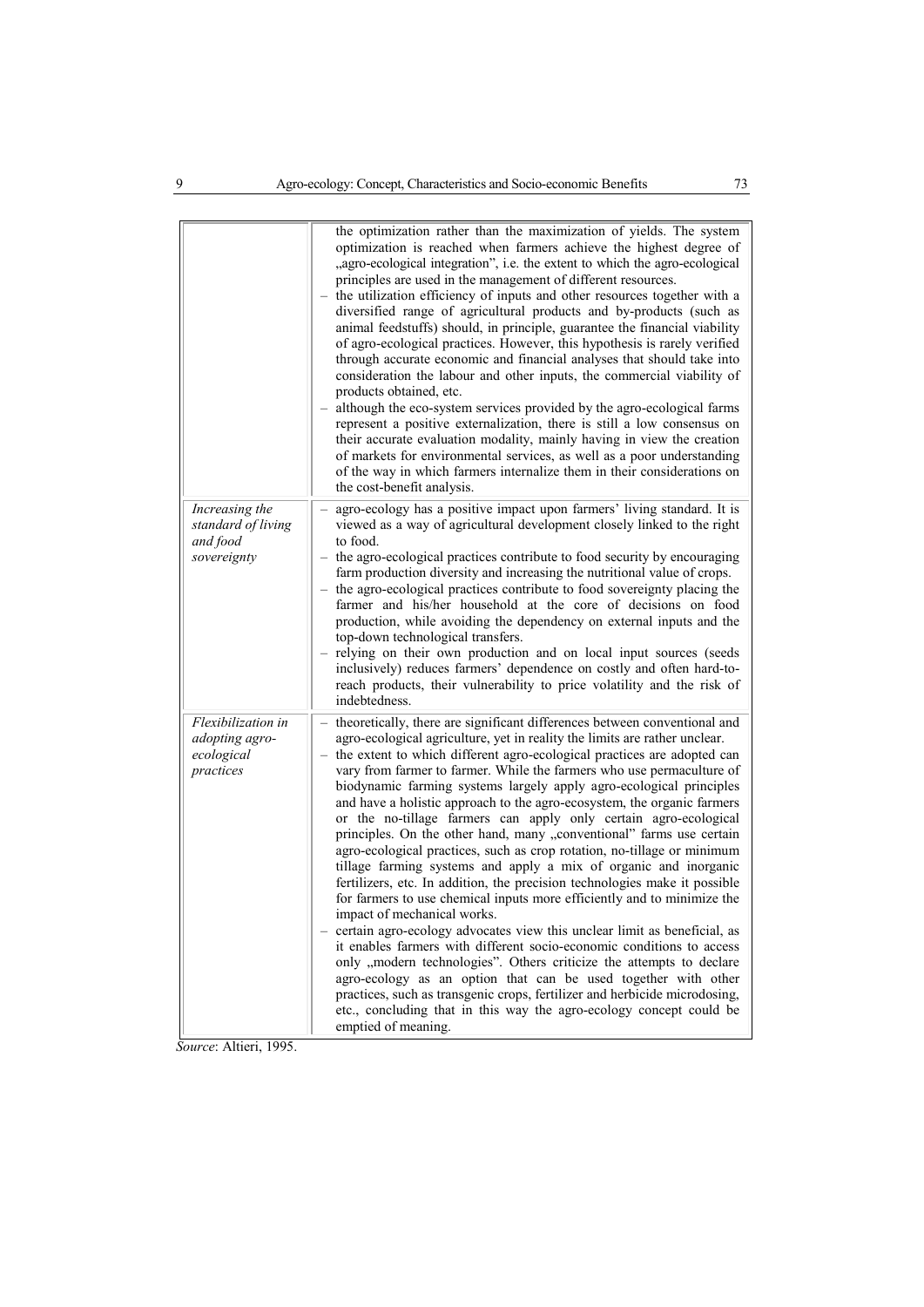The agro-ecological practices are supportive to food sovereignty, enabling farmers to intensify and diversify their production, to obtain stable yields and decrease their dependency on expensive inputs, which are difficult to procure. In the recent decades, the number of scientific studies on agro-ecology has steadily increased. Most of these studies approach the agronomic and ecological benefits of certain practices, such as agro-forestry, integrated pest management, no-tillage farming, pasture management, etc. Alongside with the academic literature, several international organizations launched reports proving the agro-ecology benefits.

The existing evidence on the benefit of agro-ecology is contextual. The studies conducted are often difficult to compare or aggregate, as they use different parameters, variables and analytical tools, and they rarely evaluate the economic situation viability. A few studies with a larger investigation scope are also available, but these are prior to the 1990s. The factors that influence farmers' options can be quite different, having in view the socio-economic transformations that are characteristic to farmers and rural societies nowadays. The challenge is to find common matrices to evaluate and compare the ecological services, agricultural by-products and other externalities. At the same time, the new studies should evaluate how the agro-ecological agriculture influences farmers' incomes and to compare them with other alternative income opportunities.

Furthermore, the way in which farmers manage to put into balance constraints and benefits has not been approached on a constant basis. New research studies are needed on profit, labour productivity and efficiency of resources in the agro-ecological farming practice, as well as on the motivations and factors favouring or constraining the adoption of these practices by farmers. The extent to which different combinations of agro-ecological practices contribute of a resilient and sustainable farming system depends on how farmers can balance a number of constraints – between production and the environmental objectives and between the environmental objectives. This depends on farmers' values and priorities, and also on the institutional support they receive. For the traditional farmers, maybe this is not so much a matter of trade-offs, but rather of consolidating the cultural values and of local institutions that promote traditional practices. The analysis of farmers' decisions to make an option needs a flexible analytical framework, context-specific indicators and focus on farmers' ability to make innovations rather than to adopt innovations. A long-term analysis would be also necessary, taking into consideration the socio-economic dynamics that changes the rural landscape, such as the available agricultural labour, the economic diversification and so on and so forth.

A better understanding of the role of different factors in farmers' decisionmaking on the agro-ecological options is a first step towards the integration of agro-ecological principles into the agricultural policies and practices. Another important step is to evaluate and balance the existing tensions between farmers' objectives and the social benefits that certain politicians increasingly expect from the agricultural sector (e.g. urban food safety, landscape conservation, soil protection, etc.). For this purpose, it is important to analyse the exogenous constraints to the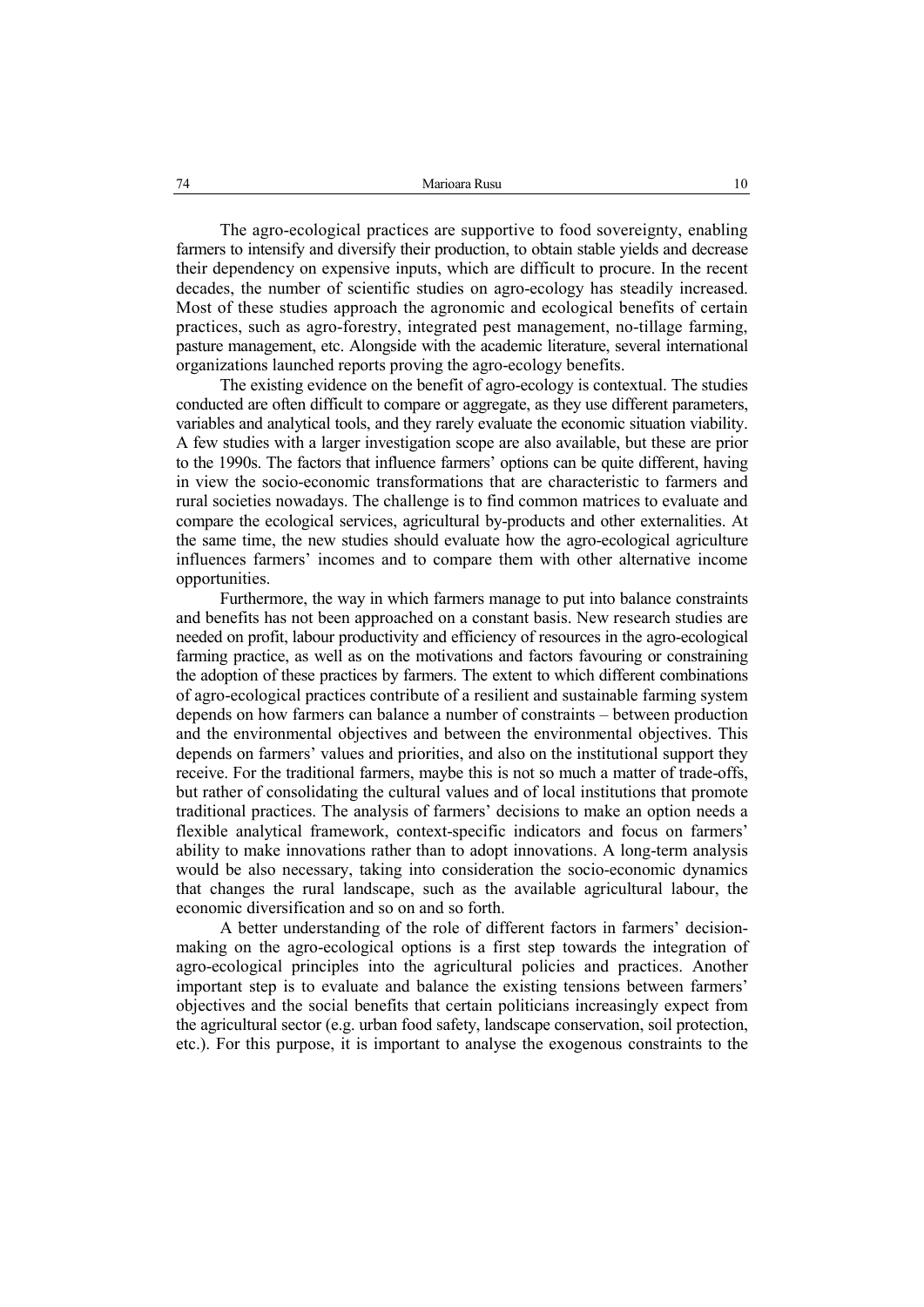adoption of agro-ecological practices and the policy options to surmount them. Surmounting these constraints may involve innovating tools and approaches, such as participatory innovation systems, environmental service payments and landscape conservation subsidies. Relevant policy changes can also refer to ownership relations, natural resource management, support to farmers' organizations, development of local business and markets for agro-ecological products. At the same time, it is very important for all farmers to obtain high and stable yields, and the agro-ecological practices rather target the optimization than the maximization of production and profit. Measuring achievements in terms of optimization of yields and environmental benefits can be a complex activity in reality. Not only that it requires new measurement tools, but also a fundamental cultural and philosophical change – not only by farmers but also by the society as a whole – to understand the "productive" and "efficient" concepts.

# **4. CONCLUSIONS**

Modern agriculture has developed starting from the traditional and natural agriculture towards extremely productive, industrial farming systems that use large amounts of external agricultural inputs, which harm the environment. Such intensive systems mainly focus on production increase, to the detriment of environmental protection.

In the current context of climate change and increasing concerns to support healthy food systems, agro-ecology has gained ground and visibility as scientific discipline, sustainable approach to agricultural practices and social movement. As a science, agro-ecology analyses how the different components of the agro-ecosystems are interacting. As set of practices, it targets those sustainable farming systems that optimize and stabilize the yields. As a social movement, it targets food security/ sovereignty and the multifunctional role of agriculture. Experts do not always reach an agreement on what agro-ecology is or should be. The definitions of the agroecology concept are far from the specificity with which the "ecology" concept has been defined, as well as from the potential political connotations of this concept.

The main benefits of the large-scale use of agro-ecology are the increase of environment sustainability, of climate resilience, agro-biodiversity and productivity, optimization of yields and sustainability intensification, alongside with the increase of the living standard and of food sovereignty.

#### **REFERENCES**

- 1. Altieri, M.A., (1995), *Agroecology: The Science of Sustainable Agriculture*, Boulder CO: Westview Press.
- 2. Codreanu, Carmen, (2007), *Conceptul de agricultură ecologică bază importantă pentru dezvoltarea agriculturii durabile în România*, http://www.revagrois.ro/PDF/2007s\_298.pdf